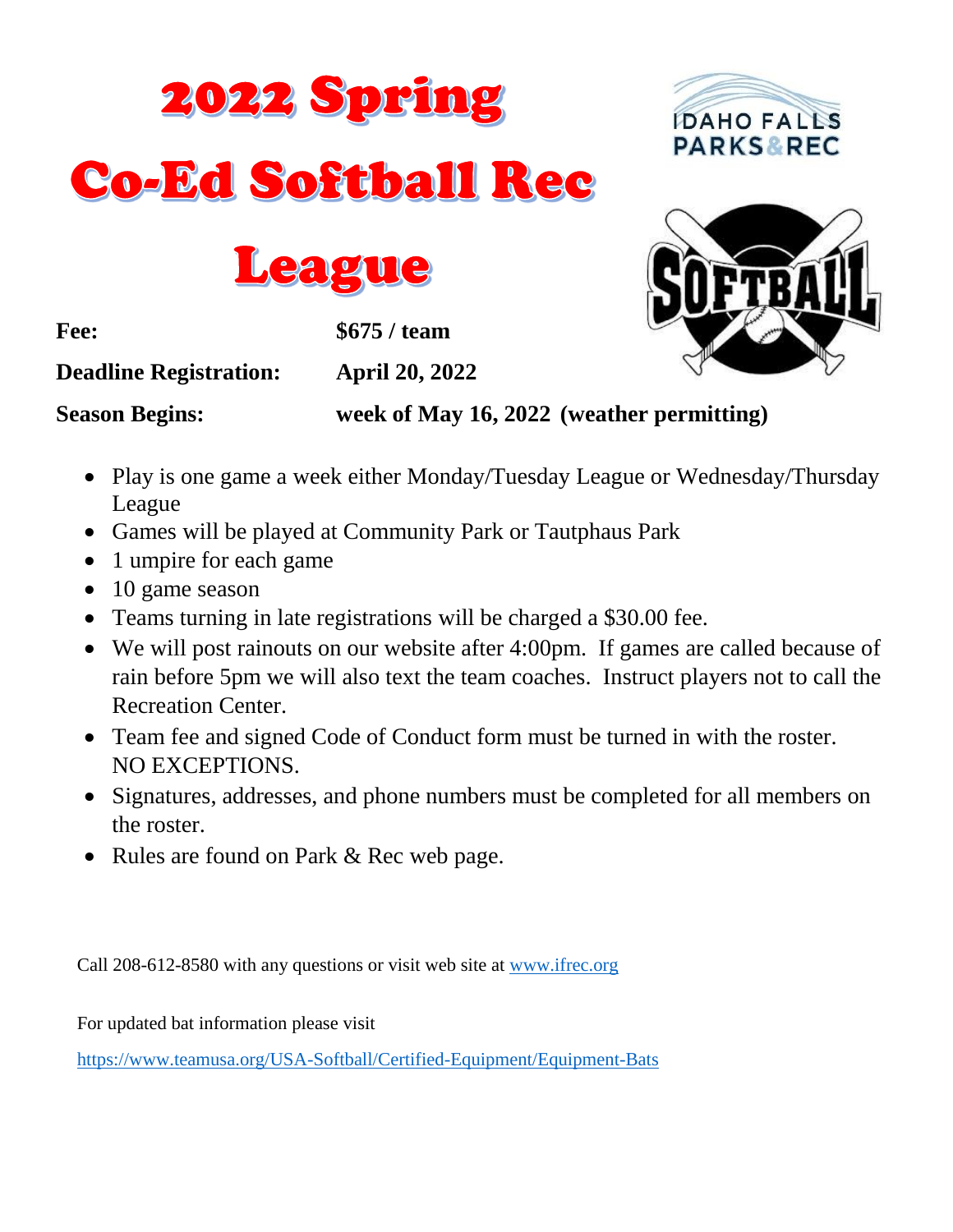# City of Idaho Falls Parks and Recreation / USA Softball Co-Ed Rec Roster / Waiver

| TEAM NAME     |       |        | Division (circle one): A (7-10 wins) |                    | $B(4-6 \text{ wins})$ $C(Beginner - 3 \text{ wins})$ |
|---------------|-------|--------|--------------------------------------|--------------------|------------------------------------------------------|
| MANAGERS NAME |       |        | Circle one: Mon/Tue. Schedule        | Wed/Thur. Schedule |                                                      |
| ADDRESS       |       | E-MAIL |                                      |                    |                                                      |
| CITY          | STATE | ZIP    | PHONE (txt)                          |                    |                                                      |

# PLAYER WAIVER, RELEASE OF LIABILITY AND INDEMNIFICATION AGREEMENT

I, the undersigned player, acknowledge, agree and understand that:

1. Voluntarily and of my own free will, I elect to participate as a member of the softball team and league indicated above.

2. I understand that there are certain risks and hazards involved in participating in softball that may result in injury or death to me or other players.

3. I release, discharge and agree not to sue the team, umpires, field owners and/or City of Idaho Falls and USA Softball.

| PLAYER NAME   | ADDRESS / ZIP | <b>PHONE</b> | PLAYER SIGNATURE |
|---------------|---------------|--------------|------------------|
| 1.            |               |              |                  |
| 2.            |               |              |                  |
| $\frac{3}{2}$ |               |              |                  |
| 4.            |               |              |                  |
| 5.            |               |              |                  |
| 6.            |               |              |                  |
| 7.            |               |              |                  |
| 8.            |               |              |                  |
| $\frac{9}{2}$ |               |              |                  |
| 10.           |               |              |                  |
| 11.           |               |              |                  |
| 12.           |               |              |                  |
| 13.           |               |              |                  |
| 14.           |               |              |                  |
| 15.           |               |              |                  |
| 16.<br>—      |               |              |                  |
| 17.           |               |              |                  |
| 18.           |               |              |                  |

# ADDITIONS OR DELETIONS TO THIS ROSTER MUST BE FILED ON PROPER FORM NO LATER THAN JULY 1 OR PARTICIPATING

MANAGER SIGNATURE \_\_\_\_\_\_\_\_\_\_\_\_\_\_\_\_\_\_\_\_\_\_\_\_\_\_\_\_\_\_\_\_\_\_\_\_\_\_\_\_\_\_\_\_\_\_ DATE \_\_\_\_\_\_\_\_\_\_\_\_\_\_\_\_\_\_\_\_\_\_\_\_\_\_\_\_\_\_\_\_\_\_\_\_\_

COMMISSIONER SIGNATURE \_\_\_\_\_\_\_\_\_\_\_\_\_\_\_\_\_\_\_\_\_\_\_\_\_\_\_\_\_\_\_\_\_\_\_\_\_\_\_\_\_ PHONE \_\_\_\_\_\_\_\_\_\_\_\_\_\_\_\_\_\_\_\_\_\_\_\_\_\_\_\_\_\_\_\_\_\_\_ DATE \_\_\_\_\_\_\_\_\_\_\_\_\_\_\_